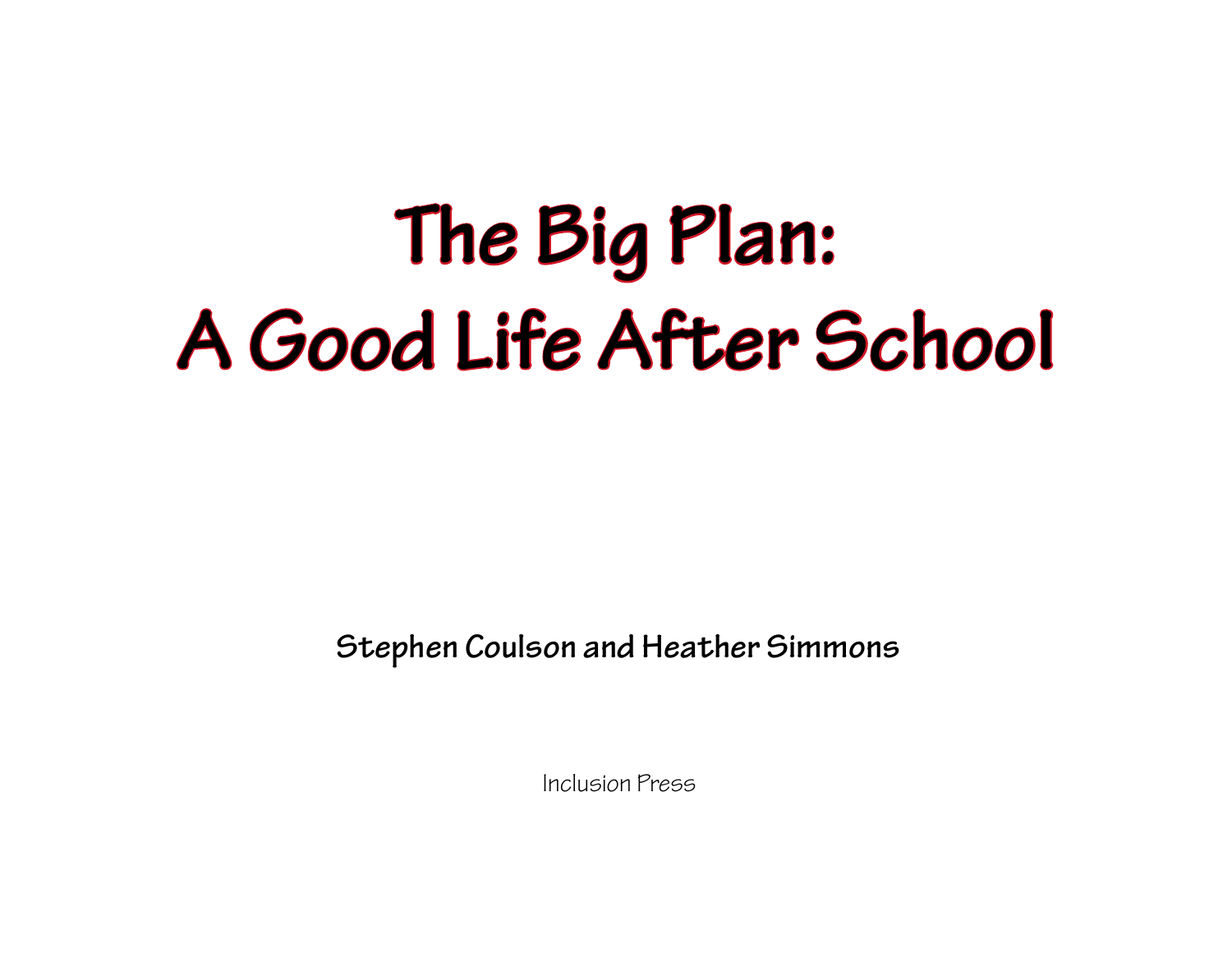#### *The Big Plan: A Good Life After School* **- 2 -**

Coulson, Stephen

The big plan : a good life after school / Stephen Coulson and Heather Simmons.

Includes bibliographical references.

ISBN 1-895418-70-4

1. Youth with disabilities--Life skills guides. I. Simmons, Heather II. Title.

HV1568.C68 2006 646.7'00842 C2006-903279-3

First Edition - 2006

Printing: e-book, Toronto, Canada. 2006

Text and illustration copyright © 2006 by Inclusion Press

All rights reserved. No part of this book may be reproduced in any form, except brief excerpts for the purpose of review, without written permission of the publisher.

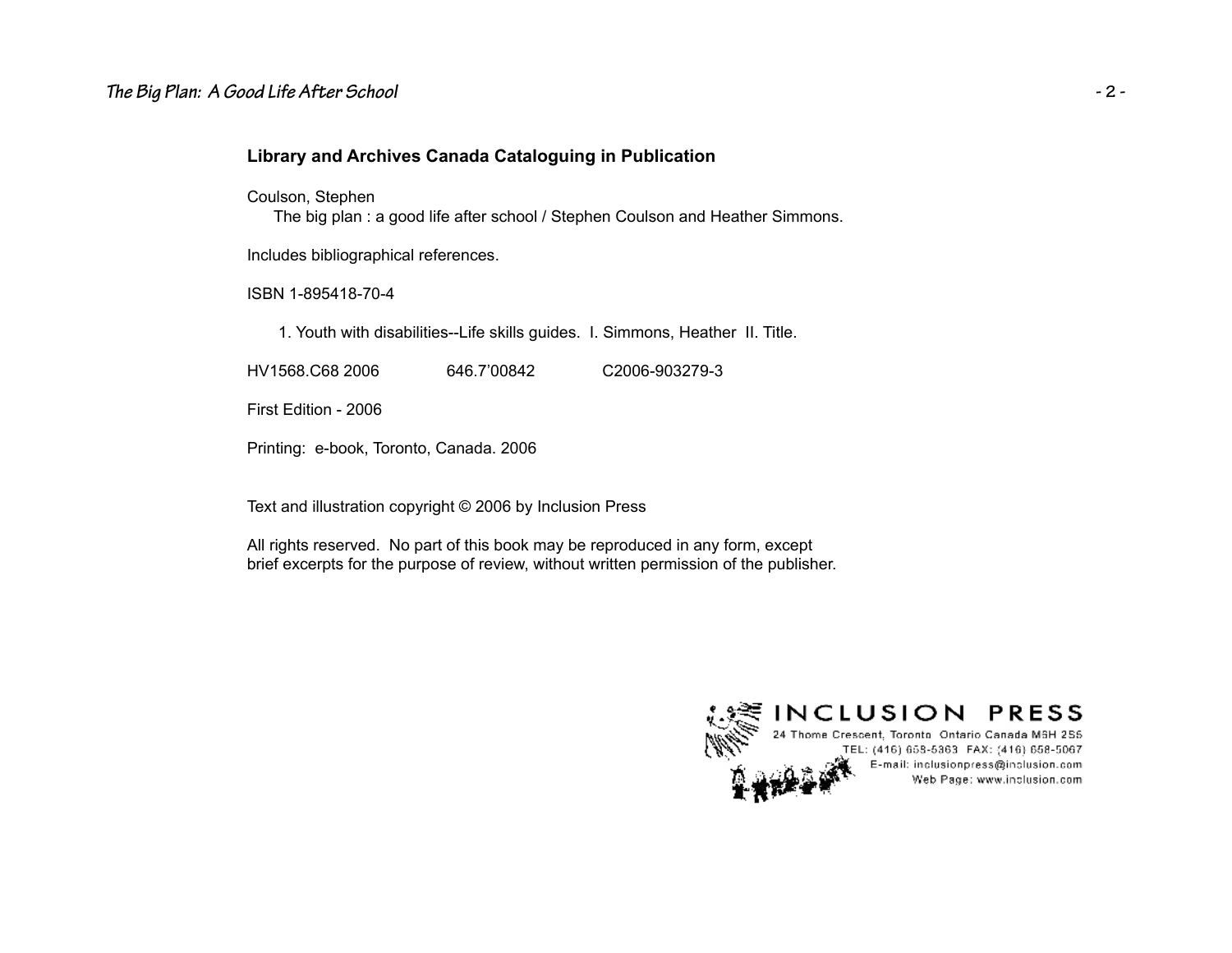# *Stephen Coulson & Heather Simmons* **- 3 -**

## *Table of Contents*

| Prologue (the bit at the beginning)              |          |
|--------------------------------------------------|----------|
| Scene 1 A football stadium in north-east England | 6        |
| Scene 2 A football stadium in central Scotland   | 8        |
| <b>Why We Wrote This</b>                         | 9        |
| Where the Idea Came From                         | 11       |
| Getting Going: How We Set Things Up              | 20       |
| Coordination                                     |          |
| Who does it?                                     | 21       |
| Recruitment and publicity                        | 23<br>25 |
| Pulling together a team<br>Setting up the venue  | 27       |
| Ongoing support to families                      | 29       |
| <b>Facilitation</b>                              |          |
| Ethos and values                                 | 31       |
| Creating the right environment                   | 33       |
| A funny kind of group                            | 35       |
| <b>Team Work</b>                                 |          |
| The family group facilitators                    | 37       |
| <b>What We Did</b>                               |          |
| Setting the scene and getting to know each other | 42       |
| Example exercises                                | 45       |
| What we learned in Session 1                     | 47       |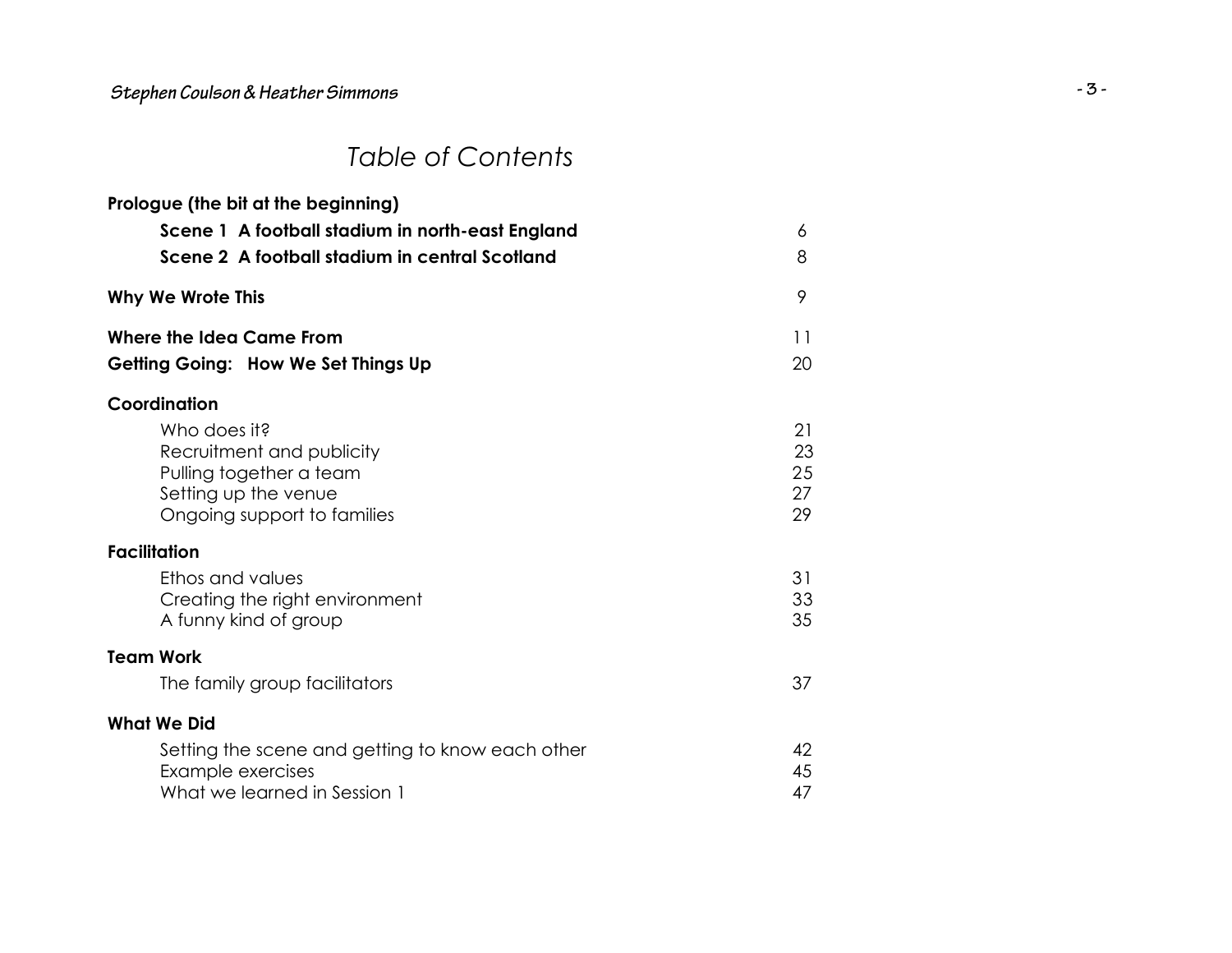# *The Big Plan: A Good Life After School* **- 4 -**

| Session Two: Thinking about dreams for the future                | 48  |
|------------------------------------------------------------------|-----|
| Example exercise                                                 | 50  |
| What we learned from session 2                                   | 51  |
|                                                                  |     |
| Session Three: Thinking about your gifts and strengths           | 52  |
| Example exercises                                                | 54  |
| What we learned from session 3                                   | 56  |
| <b>Session Four: Thinking about community</b>                    | 58  |
| Example exercises                                                | 61  |
| What we learned from session 4                                   | 63  |
| Session Five: Pulling it all together                            | 64  |
| Example exercises                                                | 66  |
| What we learned from Session 5                                   | 68  |
| <b>What People Said About It</b>                                 | 69  |
|                                                                  |     |
| Timing of the sessions                                           | 79  |
| Themes are evident in the feedback                               | 82  |
| <b>What We Are Learning</b>                                      |     |
| Young people taking centre stage                                 | 83  |
| It is for everyone!                                              | 85  |
| Working with the tension                                         |     |
| "Who makes the decisions - really?"                              | 87  |
| Hope, optimism and self-belief: big outcomes but hard to measure | 89  |
| Building your team's capacity                                    | 95  |
| "It's person centred planning Jim, but not as we know it!"       | 97  |
| <b>Epilogue</b>                                                  | 99  |
| <b>Further Reading</b>                                           | 103 |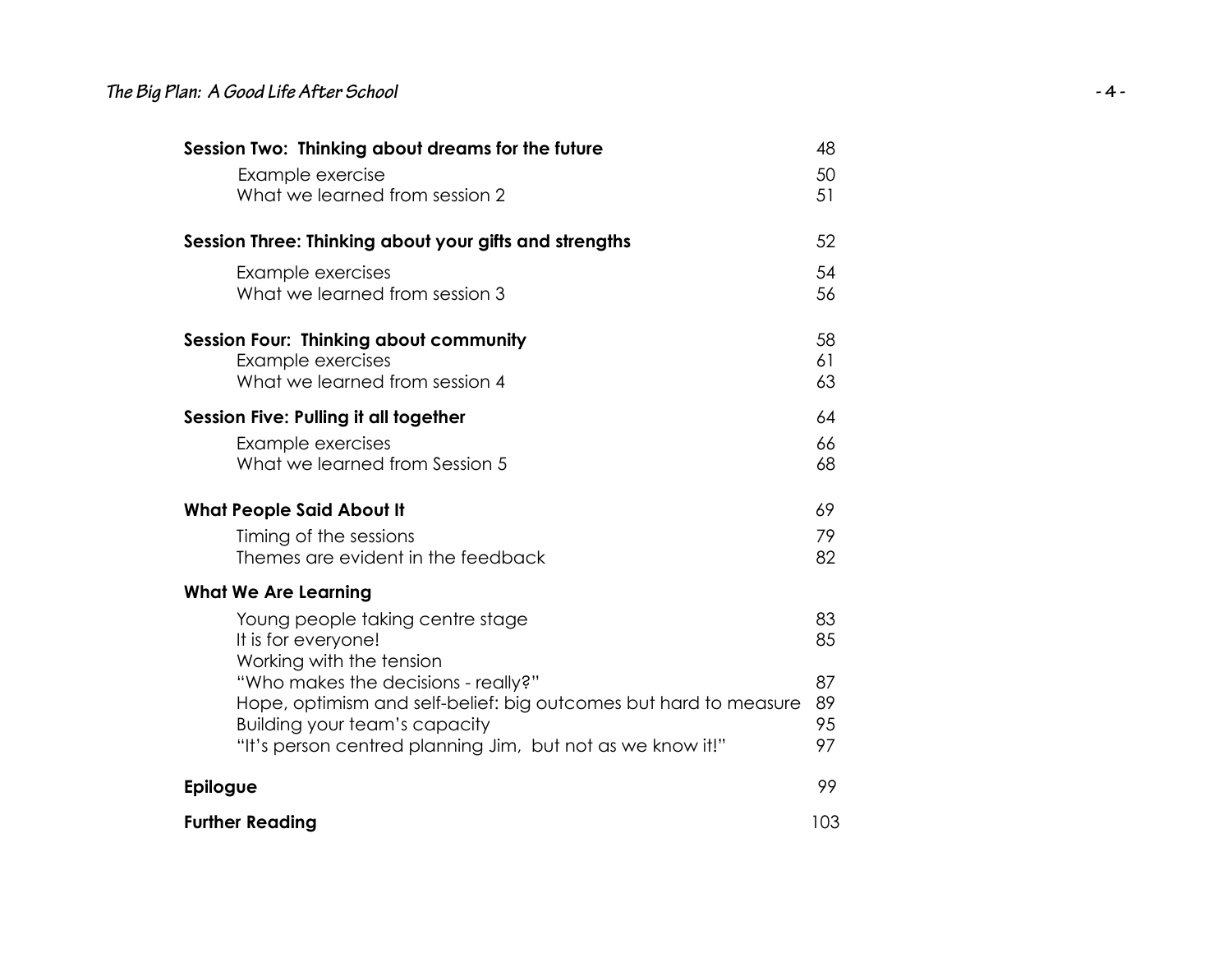# **ACKNOWLEDGEMENTS**

At the risk of making an embarrassing Oscar-style acceptance speech, we did think it was important to acknowledge the support and contribution which lots of people have made to the production of this little book.

Firstly, of course we would like to thank all the young people, families and other participants of the groups in Edinburgh, Redcar and Cleveland, and more recently, Newcastle and Dumfries and Galloway, without whom this would not have been possible. Heather would particularly like to thank Derek Birtwhistle whose creativity and vision made the first Big Plan a reality.

Steve would like to thank Edinburgh Development Group for giving him the practical and moral support to write this book and we are both very grateful to Brenda Hepburn of EDG for the use of her lovely graphics. Thanks are also due to Sylvia Crick and Helen Wilson for their generous and helpful comments on earlier drafts of the work and to Jack Pearpoint for his tireless endeavour in editing the book for us.

As always, we appreciate the inspiration and encouragement which Connie Lyle O'Brien, Beth Mount and all at Job Path have given us to give <sup>a</sup> good idea <sup>a</sup> go.

Finally, we would like to dedicate this book to two people recently departed; who we know would have been delighted to see their daughter and son still following their dreams in life, long after school – Frank Simmons and Patricia Coulson

#### *Steve and Heather*



Brenda Hepburn of EDG - graphics.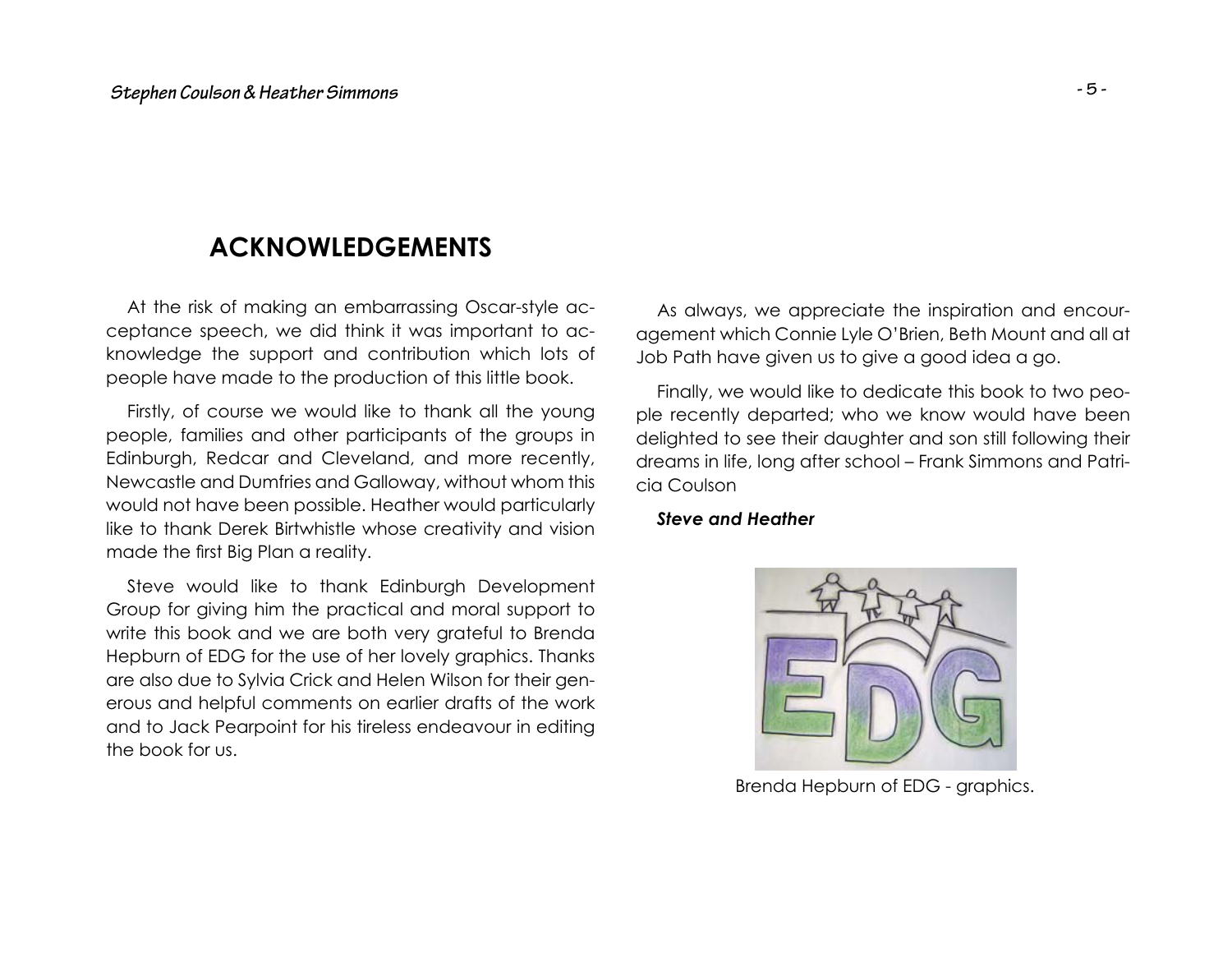# **PROLOGUE(THE BIT AT THE BEGINNING)**

### **Scene 1**

## **A football stadium in north-east England**

At the first coffee break of the second session of The Big Plan, Heather was glad to grab <sup>a</sup> seat and chat to the folks gathered around the table. All around the room the crisply starched white covers were littered with what would become the tools of the trade of the Big Plan; sweetie wrappers, lollipop sticks, coffee cups, flipchart paper and pens. The room was buzzing nicely and people seemed enthusiastic. One or two were skeptical about how it might work for them or for their son or daughter but there were so few other possibilities around they thought that they might as well give it <sup>a</sup> go and anyway it was quite good fun and lunch had been great so, why not?

In the middle of all the noise and bustle one of the facilitators said quietly to Heather, "Rachael and her Mam were wondering if they should tell you something…Rachael's got her own flat!"

It had seemed <sup>a</sup> good idea at the time…bring <sup>a</sup> bunch of young people together with their families and plan with them in <sup>a</sup> way that generated some answers to our question:

"What would it take for this young man or woman to have an interesting and fulfilling life where they could meet

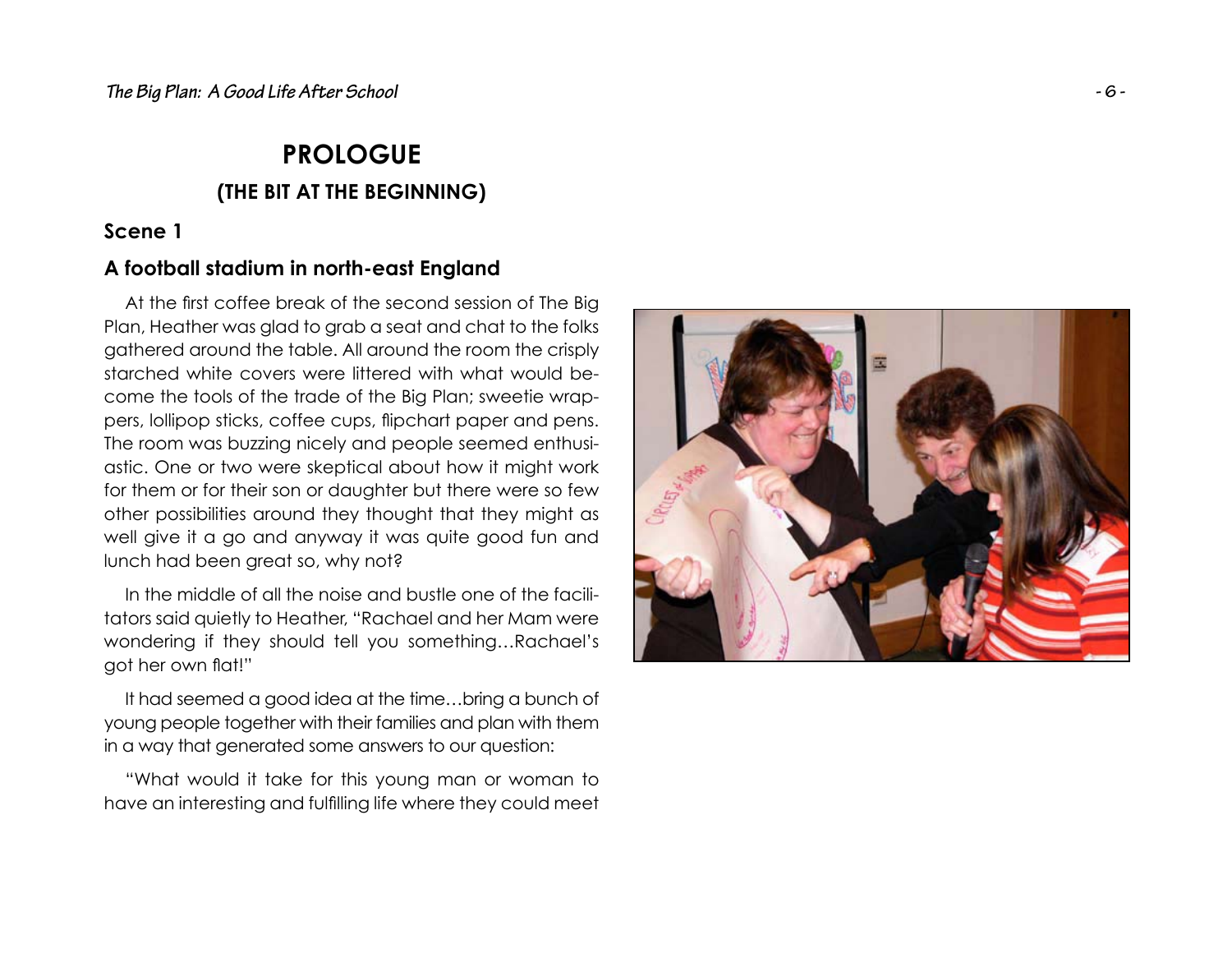people who would become their friends and make their contribution to their local community?"

In the weeks between the introductory session and the start of the The Big Plan Heather had started to waiver <sup>a</sup> bit…of course it had worked in America, things always work there. And anyway, what wouldn't work if Beth Mount and Connie Lyle O'Brien were involved? The good idea she and Steve had come up with started to scare Heather and she thought, "Maybe we shouldn't expect too much… maybe <sup>a</sup> couple of work placements, some clearer ideas about the kind of life people wanted to live and what they wanted to do when they left school...nothing big...nothing unrealistic…no setting people up to fail…no guarantees about what would come out of the process but lots of encouragement to hang on and see what would happen. We could do that…"

By the time things got started real jobs and flats were beyond her wildest dreams but here were Rachael and her Mam saying that the introductory session with its talk of dreams and possibilities had started them thinking. Rachael's dream had been to live in her own place with the Middlesbrough Football team but then the flat across the road became vacant and they wondered "Could Rachael rent it?" Then they made <sup>a</sup> few phone calls and Derek wrote them <sup>a</sup> letter and the next thing is that they're down at the Council signing the lease and RACHAEL HAS HER OWN FLAT…AND RACHAEL AND HER MAM WERE WONDER-

#### ING IF THEY SHOULD TELL YOU…

So Rachael and her Mam took the microphone and told everyone in the room about what happens when you consider your dreams and started us thinking about how extraordinary things can happen in completely ordinary ways…

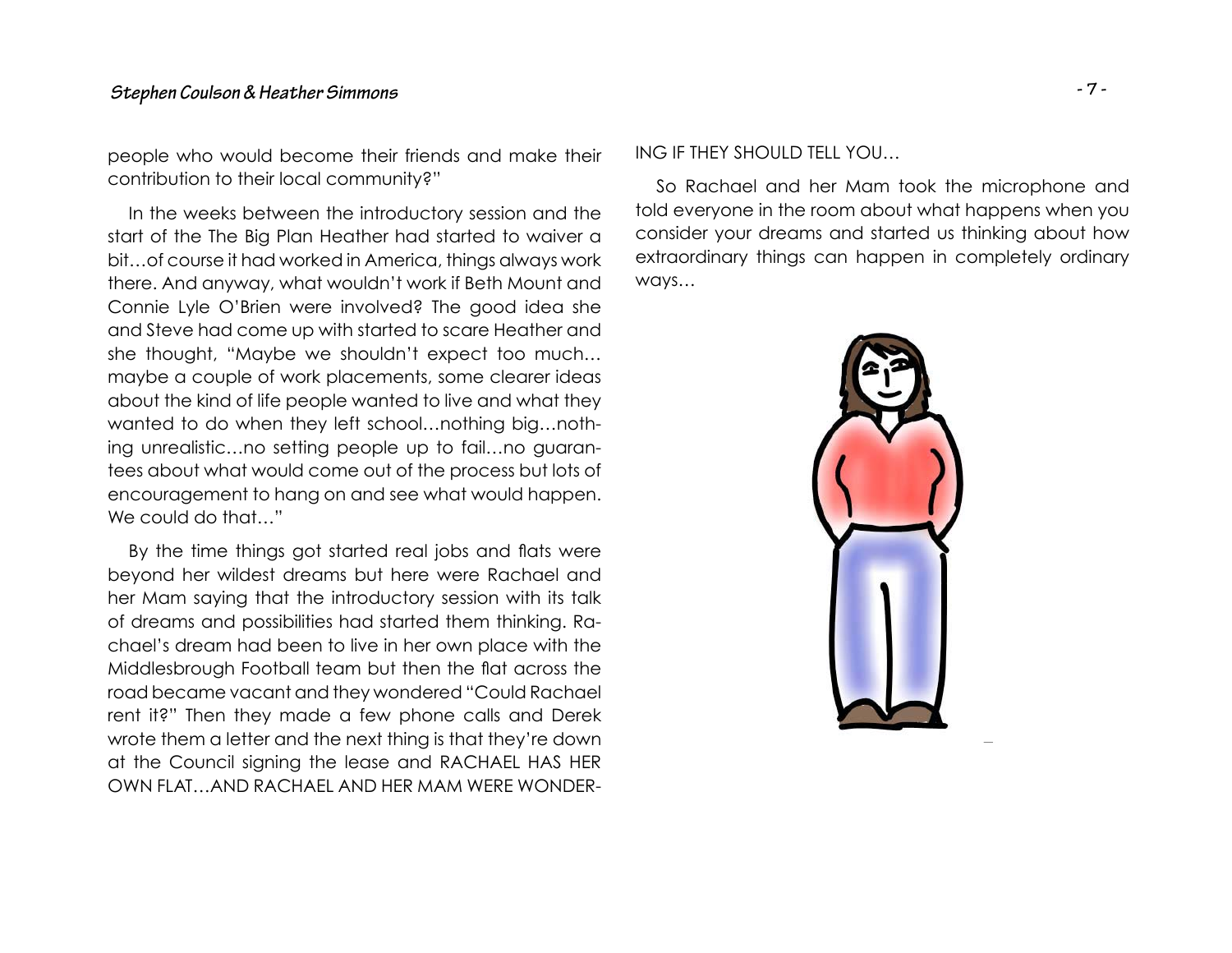### **Scene 2**

## **A football stadium in central Scotland**

It was the fifth and final session of A Good Life After School. Everyone arrived at the Hibs Stadium with <sup>a</sup> mixture of anticipation, excitement and <sup>a</sup> tinge of sadness that this would be our last meeting. After 5 months of working together planning for life after school, the programme was drawing to <sup>a</sup> close.

Hing-Yip came striding into the room, flanked by his parents, with his trademark broad smile and an excited laugh. He marched straight over to Heather and Steve, who were making last minute plans for the session they were leading. He laughed again and handed Steve <sup>a</sup> beautiful cellophane package which was filled with tiny, exquisitely folded, multicoloured origami stars. He then shot off with his parents before Steve could even say "Thank you!" His Mother said, "We wondered why he was making that and who it was for – we had no idea!"

Steve, <sup>a</sup> facilitator whose Who am I poster boasts that he can "Talk for Scotland!" - was lost for words…but only for <sup>a</sup> moment. He turned to Heather and said "Well, he's got the bit about Gifts then!"

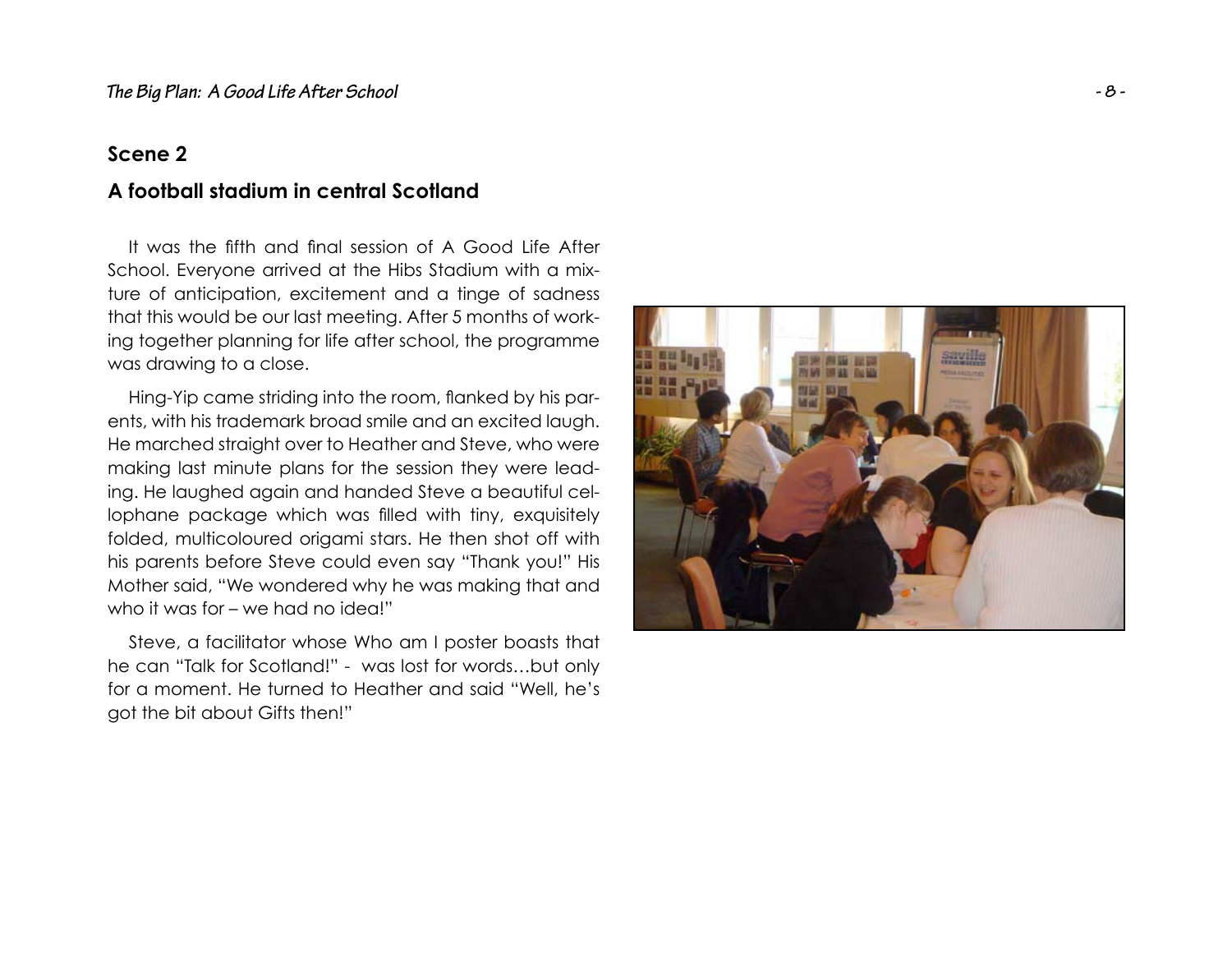# **WHY WE WROTE THIS**

Essentially, we have written this little book because we think the idea of working with young people and their families in large groups is <sup>a</sup> really good one. In telling the stories of how we attempted to apply this good idea in practice in England and Scotland we hope that more people will be encouraged to give it <sup>a</sup> go. We feel <sup>a</sup> wee bit cheeky doing this as we can claim neither authorship nor enormous expertise and experience in these approaches but we do think it has been a worthwhile endeavour to make this happen on this side of the Atlantic.

At the outset however, we must acknowledge the folk whose creativity and hard work has developed this approach in the first place and thank them for their generosity and encouragement in helping us to get started; Fredda Rosen, Carolann Granata and all those at Job Path and of course Connie Lyle O'Brien and Beth Mount who first took the plunge to facilitate a large room full of young people and their parents and carers. Subsequently, Beth and Connie have been instrumental in spreading the word about this approach to other parts of the USA and in recent months to the UK also.

Their insights and suggestions emerge from <sup>a</sup> decade of stories from working with more than <sup>a</sup> hundred families . In the past year we have led three groups between us, therefore our work is at a very fledgling stage and our thoughts

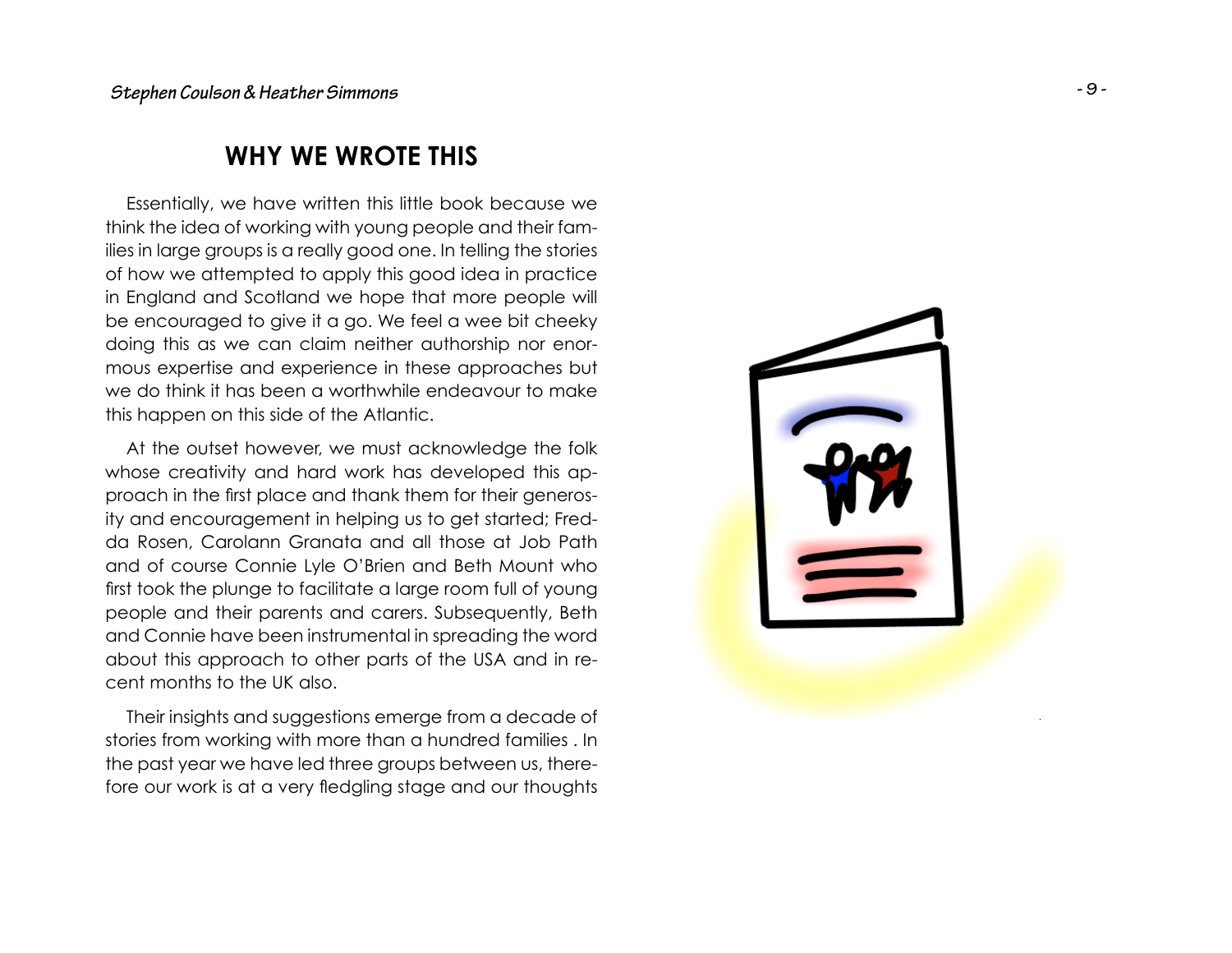should be understood in this context. Nevertheless, it is fascinating to note that the Pathfinders programme has evolved and changed as it has learned from the real experts, the young people and their families and supporters. What started as an ambitious person centred planning training programme, morphed into something more profound in New York. It is our earnest hope that <sup>a</sup> similar process of learning and renewal can start to develop in these countries.

We hope that this little book might encourage others to try this approach but we stress that it should not be read as <sup>a</sup> "blueprint" to be applied to the letter. If you read on, you will soon recognize that the energy and creativity of the approach challenges standardization and systemization. This is very much about empowerment and imagination. If people get one thing from this book it should be "We want to do this too but it will look a bit different where we live!"

The book starts with <sup>a</sup> description of where the idea for the work originated, before going on to describe how we tried to set up The Big Plan and Good Life After School programmes. We then discuss what we actually did in the sessions, before considering what participants fed back to us about the groups. Lastly, we reflect on what we have learned from this exciting work and make some tentative suggestions for its future development. We have included <sup>a</sup> list of further reading at the end where those who are interested can discover more about the application of this

model in the USA and other information which underpinned the programmes we delivered in Redcar and Cleveland and Edinburgh.

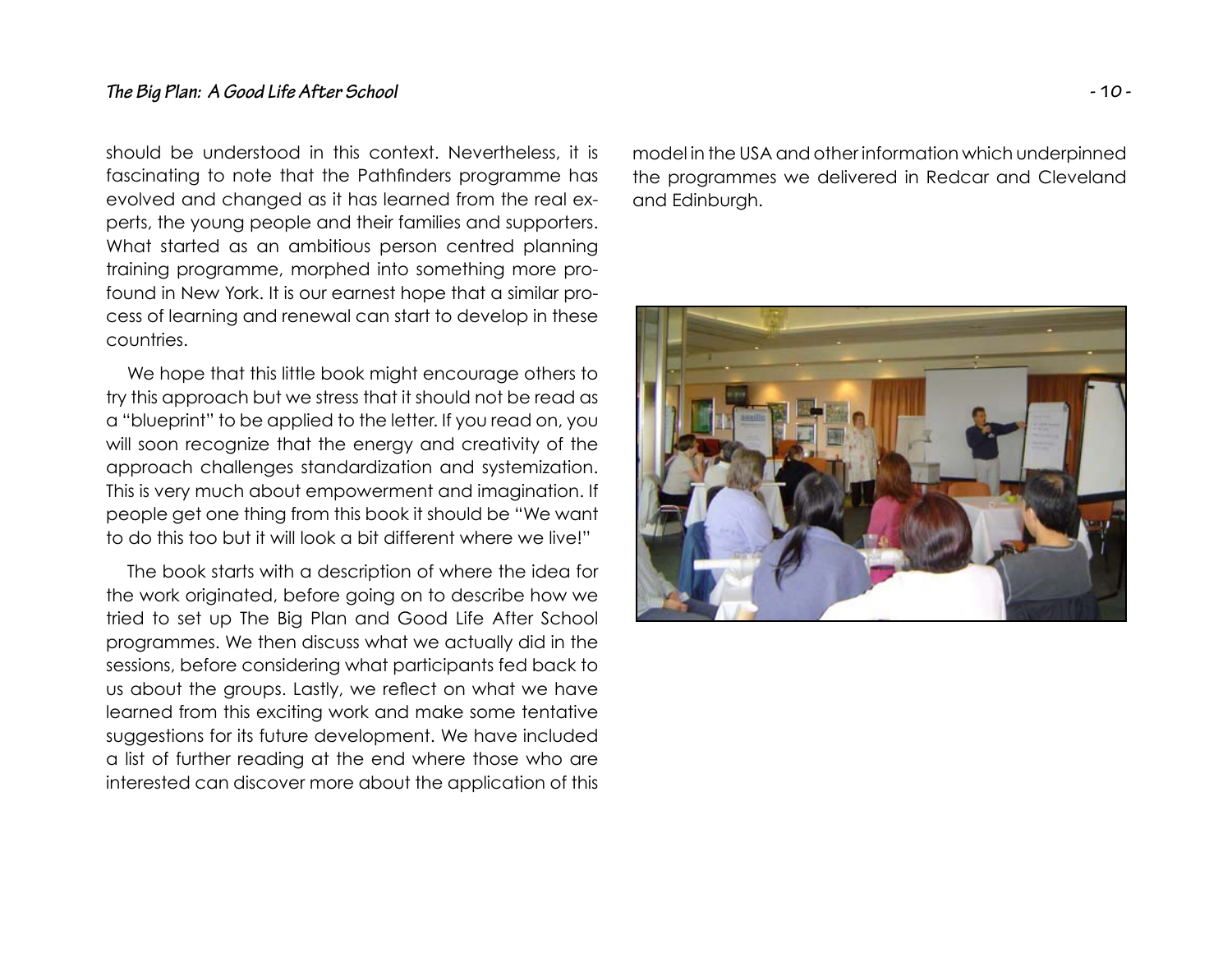# **A LITTLE BACKGROUNDWHERE THE IDEA CAME FROM**

In May 2003 both of the authors attended the Scottish Human Services Conference at Heriot – Watt University in Edinburgh, where they heard an inspiring presentation by Connie Lyle O'Brien about the Pathfinders Project in New York City. Connie described the origins of the programme in <sup>a</sup> training initiative in 1993. Teachers, administrators and transition coordinators from 9 New York City special education schools, came together with 12 students and their families to learn about person centred planning.

Connie and her co–facilitator Beth Mount, soon began to realise that this mixture of people was the catalyst for <sup>a</sup> process that went well beyond <sup>a</sup> training course. In particular, they recognised the benefits of the young people listening to each other and the parents and carers learning from one another. By 2003 and with the benefit of hindsight, Connie was describing this as <sup>a</sup> process of "self - efficacy" whereby students and families recognised and respected each other's strengths and gifts, growing in confidence and self-esteem as a result.

Self-efficacy is a concept developed by Albert Bandura. It is not the same as self–esteem, it is:

"…a belief in one's ability to accomplish something de-

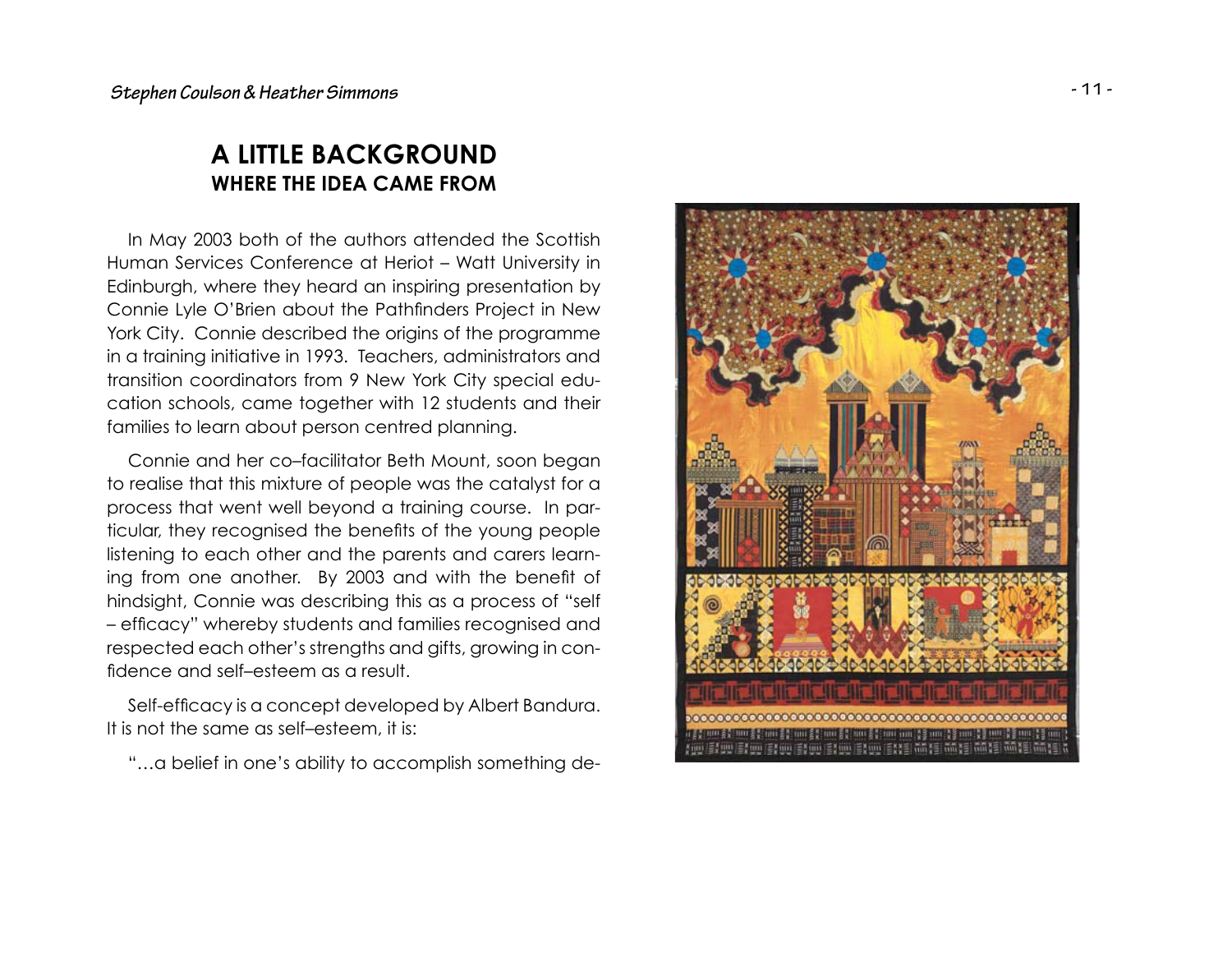#### *The Big Plan: A Good Life After School* **- 12 -**

spite difficulties rather than a sense of being valuable as a person."

A fuller discussion of self-efficacy and its relationship to person centred planning can be found in John O'Brien and Connie Lyle O'Brien's excellent book (see further reading section)

Over the subsequent decade, the Pathfinders Project developed and adapted its approach. A small supported employment agency called Job Path, took the lead in organising and maintaining the programme, where two of their staff devoted most of their time to the endeavour.

Funded by the New York State Office of Mental Retardation and Developmental Disabilities and New York City Special Education Programme, Pathfinders is now entering its twelfth year. More than 100 students have benefited from the experience and almost half of these have found post – school opportunities which lie beyond traditional, segregated services designed for people with disability labels only. Given that all the participants on the programme had begun their education in <sup>a</sup> special school setting, these appeared to us to be fairly impressive outcomes. We both applied the model to the situations we were aware of in this country and wondered, "Could this work here?"

Heather was working with local authorities in the North East of England under the auspices of the Valuing People Support Team. Valuing People is the English national

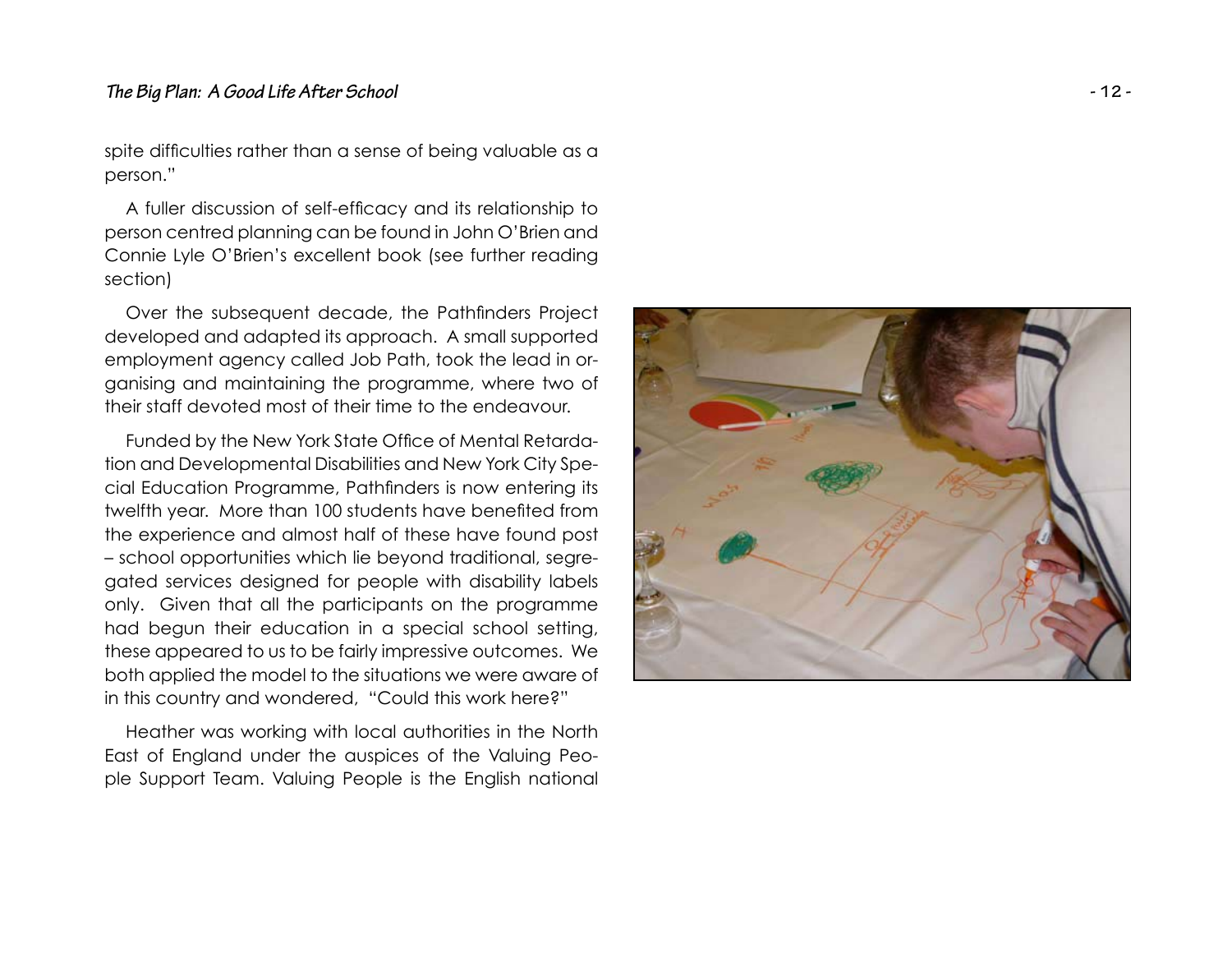#### *Stephen Coulson & Heather Simmons* **- 13 -**

#### strategy for learning disability and is a:

"…comprehensive statement of policy with detailed and challenging objectives which, if achieved, would strongly progress inclusion for people with learning disabilities"

One of the key strands of Valuing People is to make opportunities for person centred planning available to people with learning disabilities. Several groups of people are highlighted as being priority groups for planning and one of these groups is young people in transition from education to adult services. Within this context many local authorities were trying to work out the best way to engage young people and their families in planning for the future  $-$  and finding it a real struggle.

Many workers in local authorities found it difficult to ask young people about what they wanted to do with their lives. The constraints operating within local authorities; lack of money and other resources; few available work placements; very little opportunity to make something different happen and also the difficulty of imagining something different meant that staff found it extremely challenging to work creatively and effectively with this target group. To hear young people describe what they want and yet only have <sup>a</sup> very limited range of service options to offer to them was difficult for many workers. The gap between what people said they wanted and what local authorities could provide was huge and few people ventured near

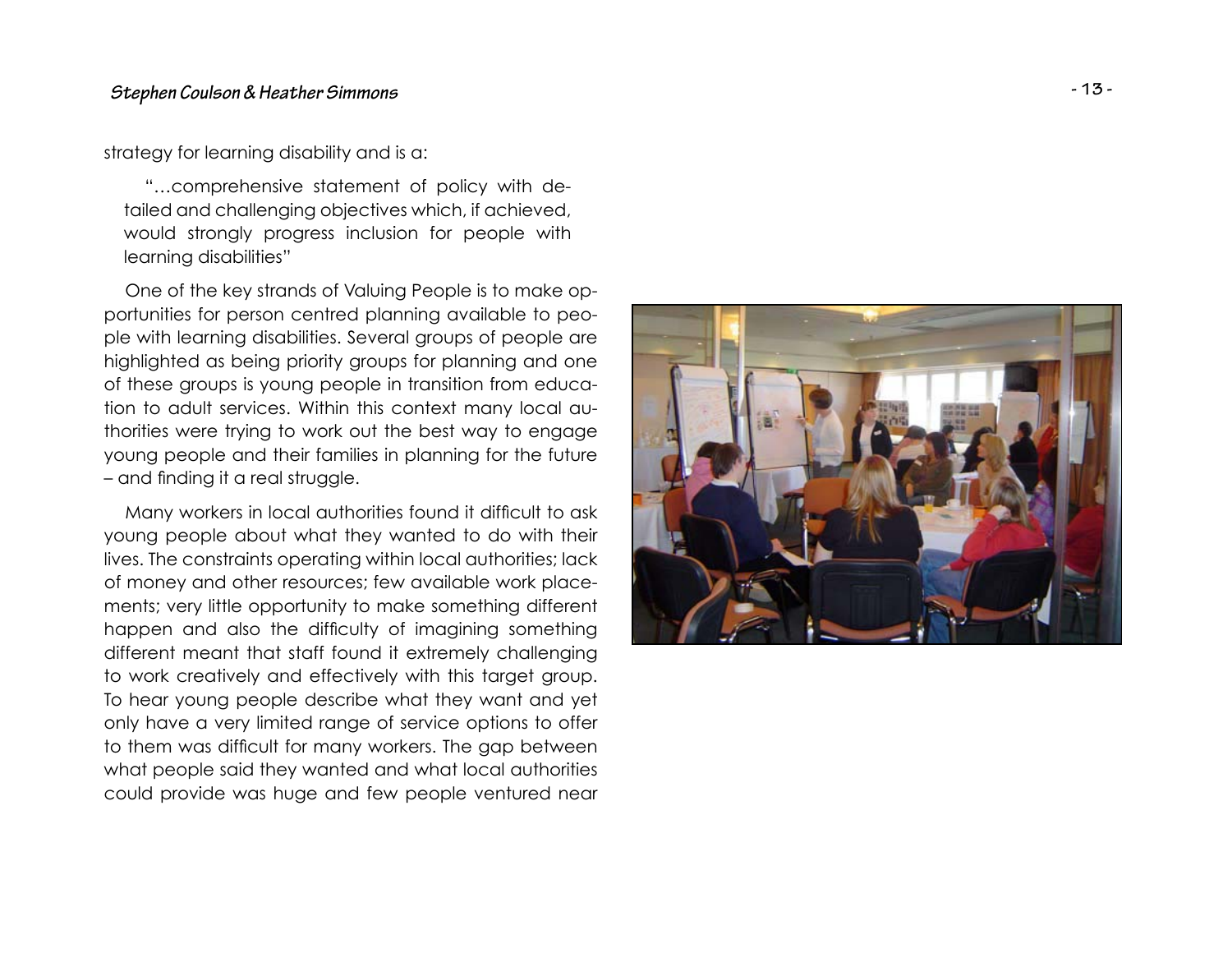the edge for fear of falling in. There was <sup>a</sup> great deal of talk about being realistic; keeping things manageable; thinking about the pressure on resources and not setting people up to fail. Everyone thought that it was difficult but not many people had any ideas about what to do about it. The stories from Pathfinders made us think that it might be possible to do something different.

Although the legislative context was broadly similar, the situation in Scotland was little different for young people with learning difficulties and their families. Steve had worked on the Future Plans Project at Edinburgh Development Group (EDG) since the end of 2002. That Project, funded by the Diana, Princess of Wales Memorial Fund had sought to offer person centred planning as <sup>a</sup> resource to young people leaving school and their families. The aspiration had been to give young people <sup>a</sup> greater voice in the Future Needs Assessment processes. The Project undertook some useful work with individual families and insome special educational schools but by-and-large, the "transition processes" struggled to include families as full partners or to make space for young people to talk about the dreams and aspirations they were articulating in their person centred plans. At <sup>a</sup> time when the Scottish Executive, recognising the shortcomings of the existing system, was introducing the new Additional Support for Learning Act , it seemed <sup>a</sup> good time to add <sup>a</sup> new approach to empowering young people into the equation.

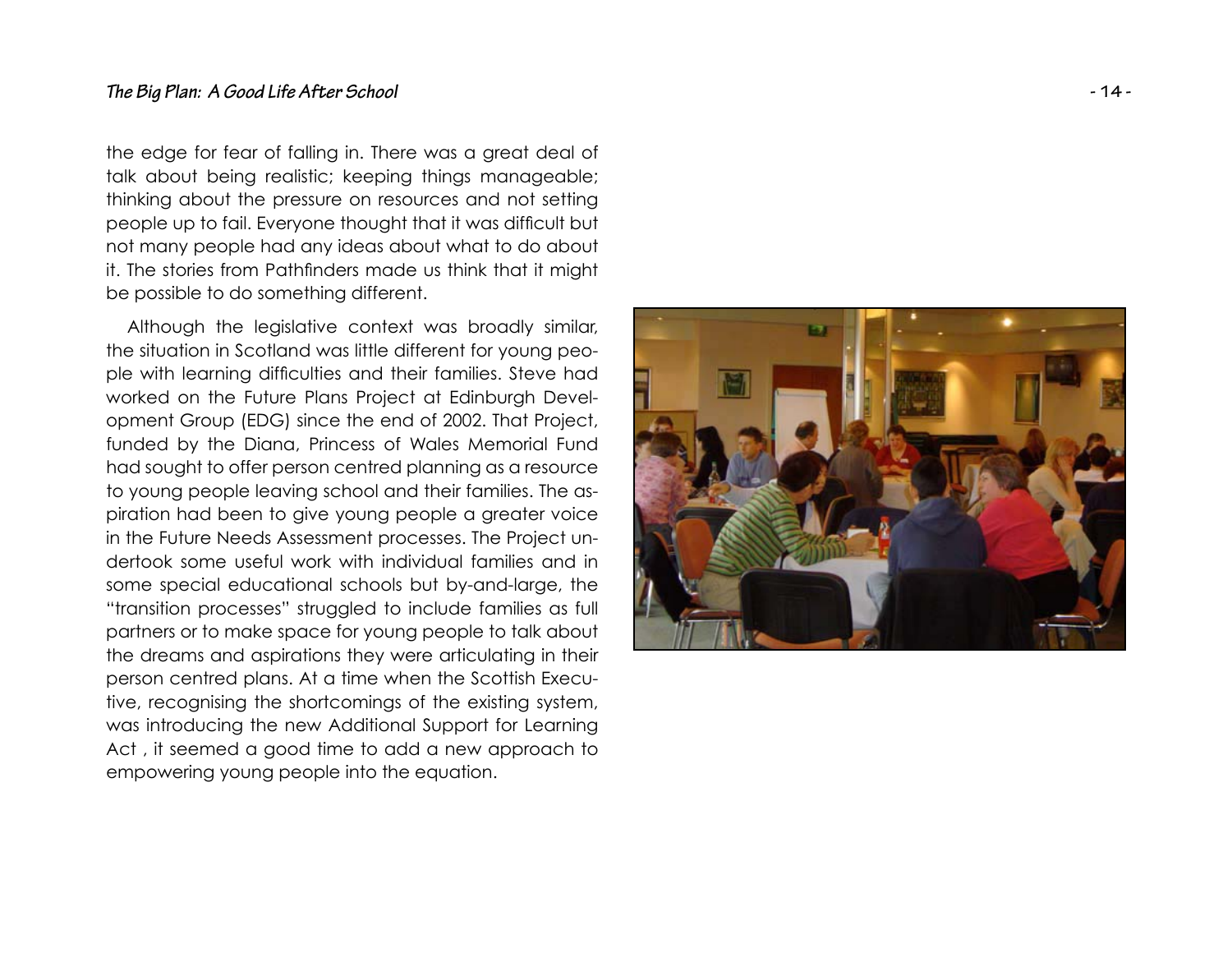#### *Stephen Coulson & Heather Simmons* **- 15 -**

In short we thought that if it could work in the immensely diverse communities of New York City with 140 languages, dozens of cultures and widely contrasting class experiences, it had <sup>a</sup> chance in Edinburgh or Middlesbrough regardless of how poorly services deal with transition at the moment!

The authors then set off in their own fashion to see if they could make it happen. Heather Simmons chatted to Connie Lyle O'Brien at the Conference and began discussions with some of her colleagues.

Heather had <sup>a</sup> close working relationship with the Learning Disability section of Redcar and Cleveland Social Services and in particular with Derek Birtwhistle who was at that time Person Centred Planning Coordinator for the authority. Redcar and Cleveland were concerned about how best to work with the "transition group" of young people who were in their last years at the 2 local special schools. Although the Authority had trained around 40 people as person centred planning facilitators there were only <sup>a</sup> few people available who felt confident and competent enough to facilitate plans. From the service perspective there were issues around releasing staff from their usual posts to give them time for planning and yet still maintain adequate levels of service and so there were some concerns about how to offer person centred plans to everyone in the transition group.

Heather talked to Derek about the work that Connie and

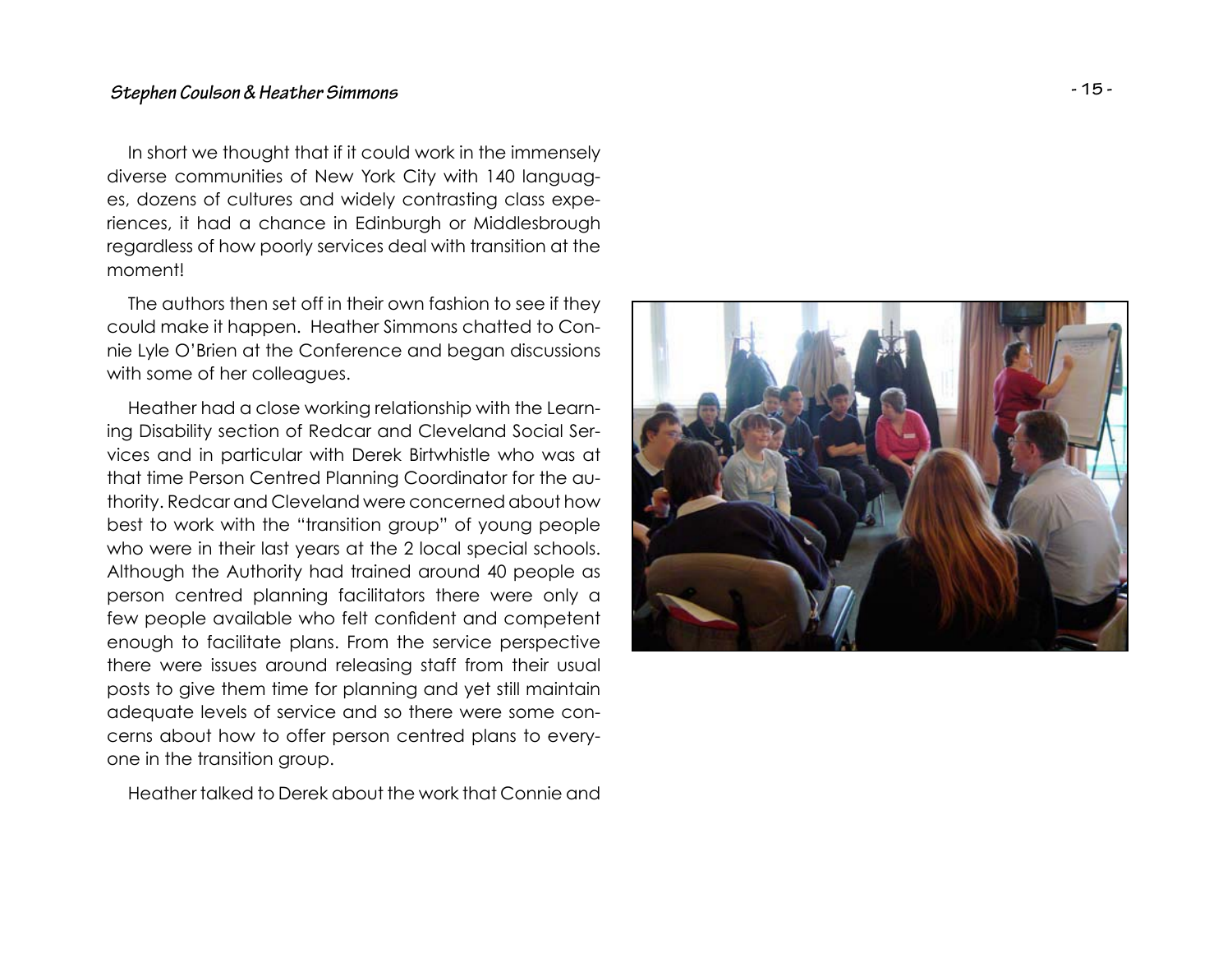#### *The Big Plan: A Good Life After School* **- 16 -**

Beth had been doing and wondered if Derek would be interested in trying it out. She explained that she and Steve had only read about Pathfinders and chatted to Connie but wondered if she and Steve were to offer their time asfacilitators for free, might Derek be interested in giving this way of working <sup>a</sup> try?

Now, Derek Birtwhistle is the kind of person every local authority should have. Legend has it that Derek could go out in the morning with £1 in his pocket and come back in the evening with £10! He is an expert at making money work. As well as being <sup>a</sup> genius with money, Derek has <sup>a</sup> strong belief in the values of inclusion and <sup>a</sup> willingness to do whatever it takes to help people get the kind of lives they want. He did some sums and felt that it might be possible to cover the costs of the venue and the facilitators'expenses and so he agreed to have a go at finding the money to make it happen.

Steve began reading as much as he could about Pathfinders and e-mailed questions he came up with to Connie and Beth in the USA who were generous and encouraging in their responses. In consultation with Heather, he began to draft outline programmes and summaries of the background to the project, preparing to find possible funding for an "Edinburgh Pathfinders."

In their article about the New York experience, Beth Mount, Fredda Rosen, John O'Brien and Connie Lyle O'Brien described the Pathfinders Programme as a Person

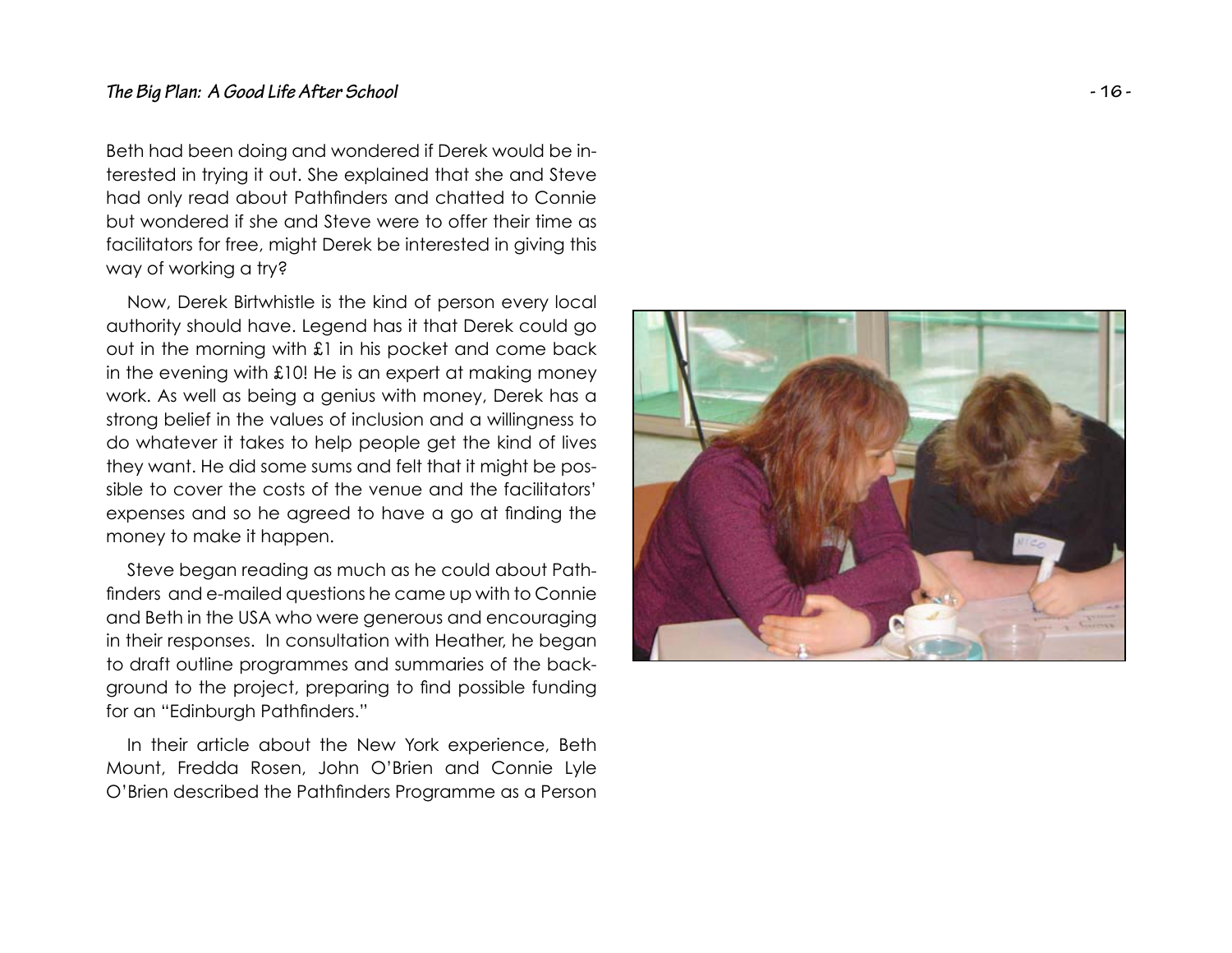### *Stephen Coulson & Heather Simmons* **- 17 -**

Centred Development Project which was based on the following basic pillars:

• A focus question, framed as follows:

"Could students, whose current best option is placement in a segregated adult day service, find paid and voluntary work in community settings, become involved in social and recreational activities in theirneighbourhood, and develop new friendships and associations in their workplaces and communities?"

- A working group that creates the space to explore new ways to act on that question
- A programme based on the 5 accomplishments (although in their more recent writing, Beth Mount and Connie Lyle O'Brien alternatively describe "5 dimensions of inclusion" or "5 valued experiences"
- Ways to learn and renew
- Forums that engage people with control over important resources in the learning generated by the workshops

We thought that our best first step was to try to make one group happen. It was highly unlikely that initial funding would be for an ongoing programme and that although this might be an aspiration, we would have to show that it could work in the first instance. Consequently, we adopted <sup>a</sup> fairly pragmatic approach with an emphasis on trying to

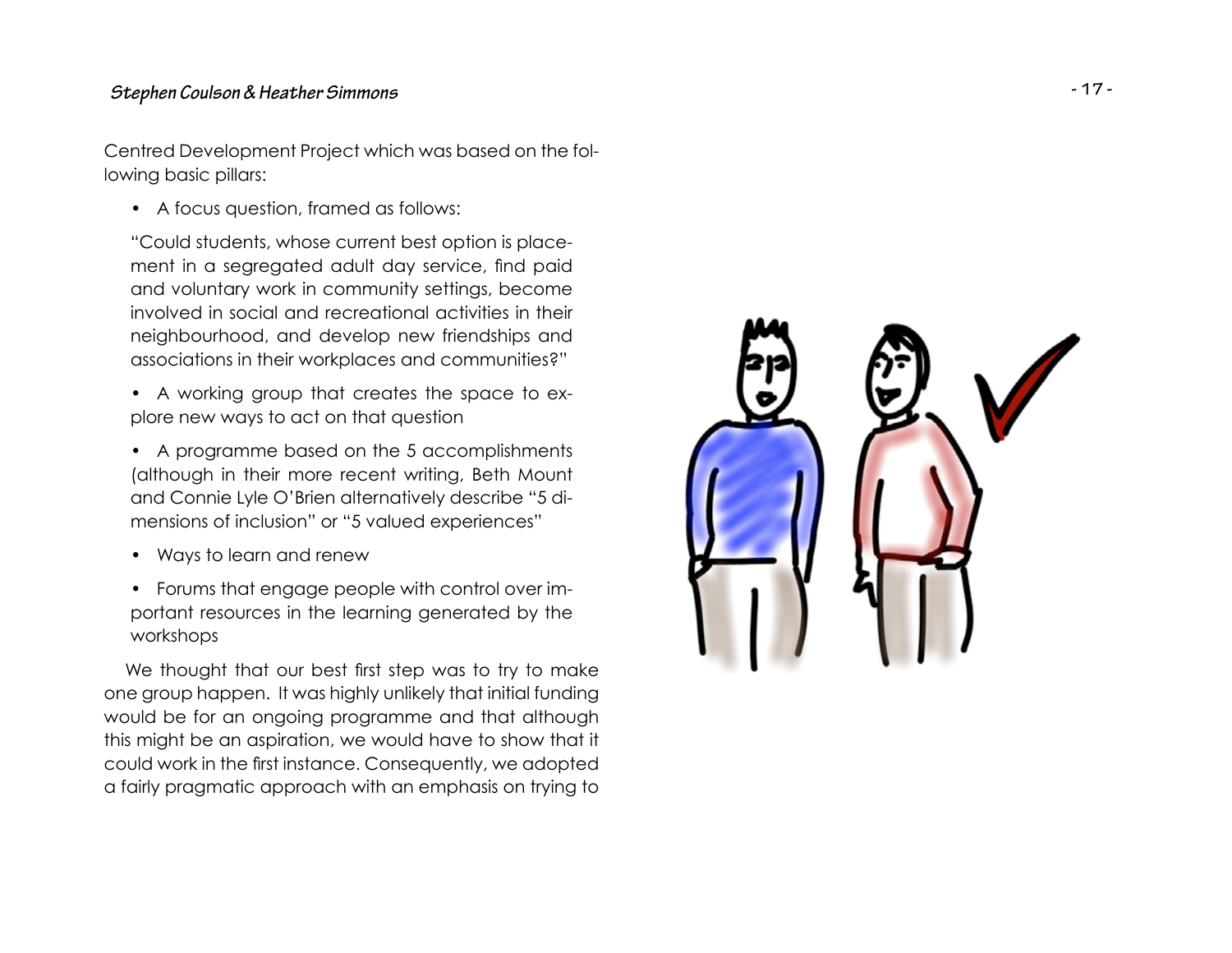#### make it happen.

Towards the end of 2003, Heather was given the "go– ahead" to try and run <sup>a</sup> programme in Redcar and Cleveland, with The Valuing People Team entering into <sup>a</sup> partnership with the authorities for two special schools. As money was tight, this was on the basis that Heather led the groups along with Derek. They thought of <sup>a</sup> name, designed <sup>a</sup> logo for the programme and "The Big Plan" was born!

After an initial meeting with staff from both schools and an introductory session to which all pupils and their parents were invited, <sup>a</sup> group of 8 students was recruited and the programme run over five sessions up until the summer term of 2004. Sessions were held in the Riverside Stadium, home of the local football team, Middlesbrough FC.

Early in 2004, Steve's organisation, Edinburgh Development Group (EDG) was offered some funding by the City's Changing Children's Service Fund to deliver <sup>a</sup> version of this approach for the first time in Scotland. Recruitment to this group was mostly done through social work and education networks, but without <sup>a</sup> comprehensive "sign off" from the schools themselves. This programme was called <sup>a</sup> "Good Life After School" and ran from February to June 2005. Heather and Steve jointly facilitated the large group sessions for this programme.

At the same time <sup>a</sup> second "Big Plan" group gathered in Redcar and Cleveland.